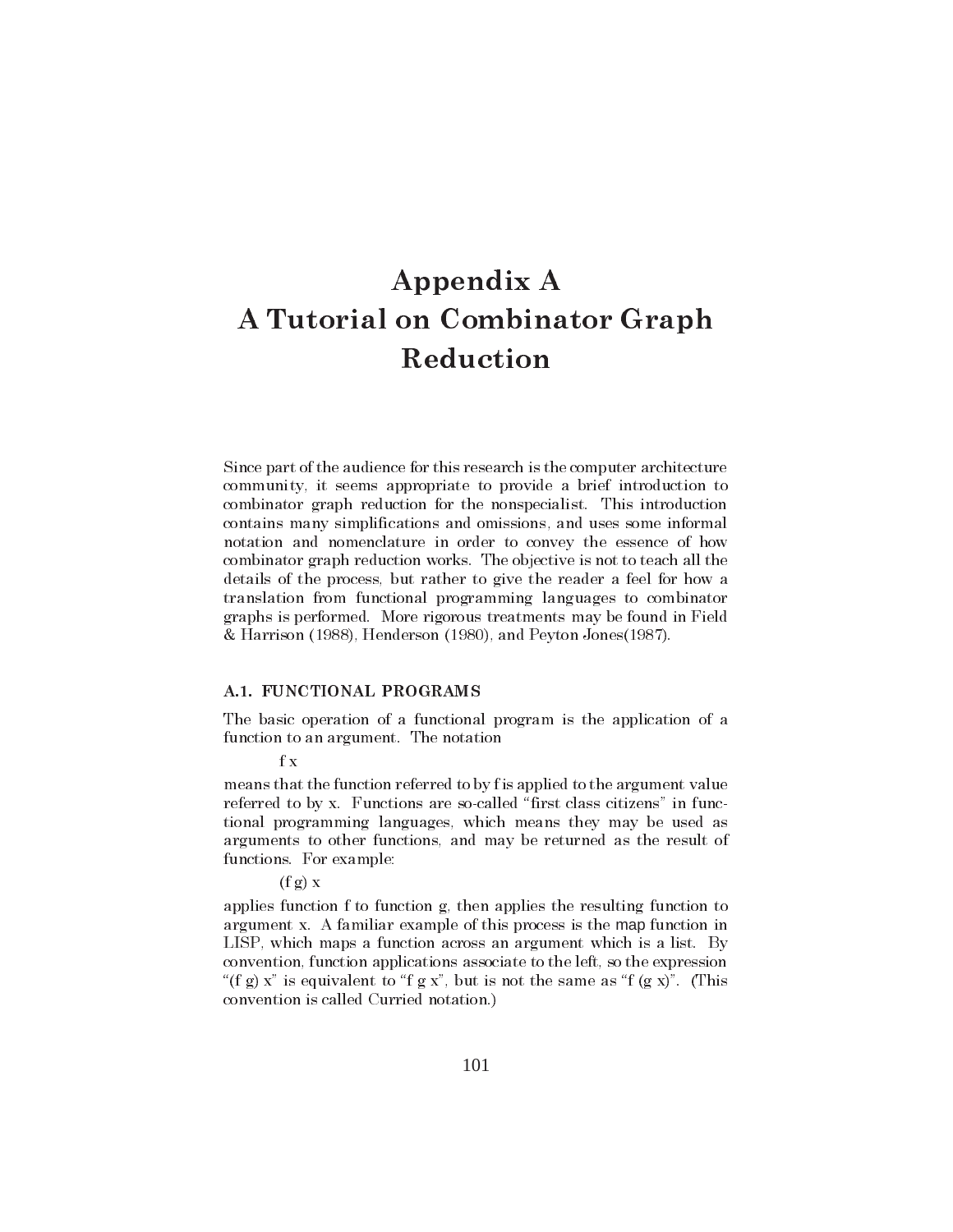Functional programming languages do not allow side effects, and so lack an assignable state. The equal sign, therefore, has a slightly different meaning than in imperative languages. In functional languages, an assignment statement is used to bind a value to an identifier. For example,

```
suc(x) = x + 1
```
defines a function called suc which returns the value of its input parameter plus 1. Conditional assignments may be handled by using a piecewise definition of the function. For example, the signum function may be defined as:

$$
signum(x) = -1 ; x < 1
$$
  
= 0 ; x = 0  
= 1 ; x > 1

We shall use a function that doubles its input as an example program:

 $double(x) = x + x$ 

This running example will illustrate the process of converting a function definition to a combinator graph, then executing that combinator graph.

# A.2. MAPPING FUNCTIONAL PROGRAMS TO LAMBDA **CALCULUS**

The first step in compiling a functional program to a combinator graph is to transform it into an expression in the lambda calculus (Barendregt 1981). The lambda calculus is a simple but computationally complete program representation that involves applying functions to input parameters. Lambda expressions have the form:

λ name . body

The " $\lambda$ " indicates a function abstraction. The "name" indicates the local name of the input variable. The period separates the header from the function definitions. The "body" is the body of the lambda expression in prefix polish notation. A lambda expression that just returns its input is:

 $λ$  x  $.$  x

A lambda expression which adds three to its input is:

 $\lambda x + x 3$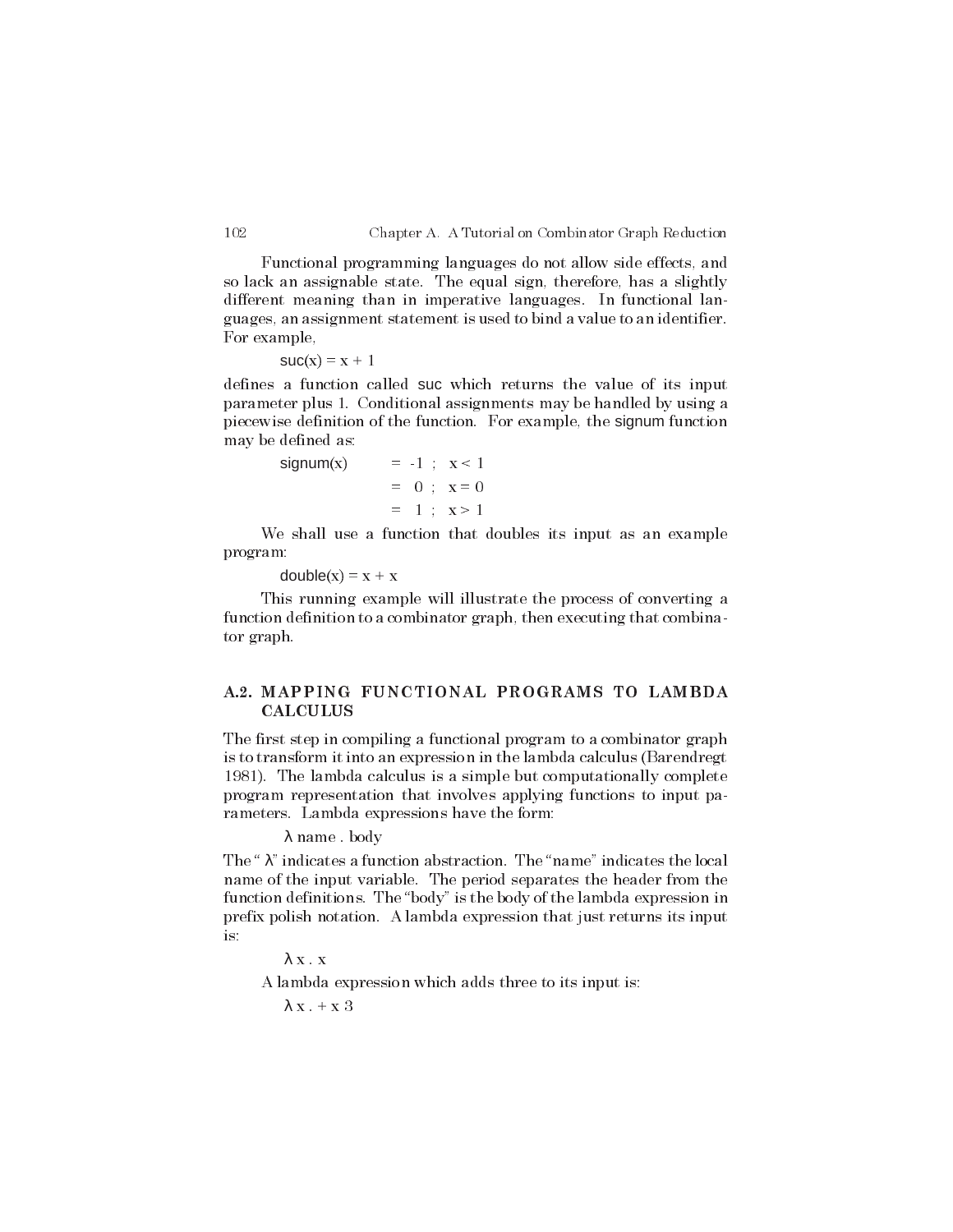The lambda expression for a doubling function, which will be a running example throughout this tutorial, is:

 $\lambda$  x . + x x

A function which takes two inputs and multiplies them together is:

λ y . λ x.\*xy

Note that two λs are needed to specify this function, since only one input parameter may be associated with each  $\lambda$ . What is actually happening is that the function "multiply the input by  $x$ " (which corresponds to the expression  $\lambda x$ . \* x) is being applied to the argument y to form a new function "multiply  $y$  by  $x$ ".

### A.3. MAPPING LAMBDA CALCULUS TO SK-COMBINATORS

SK-combinators are a small set of simple transformation rules for functions. Each combinator has associated with it a runtime action and a definition. The definition is used to translate programs from the lambda calculus into combinator form. The runtime action is used to perform reductions to evaluate expressions.

I is the identity function. At the function application level of abstraction, the action taken by applying I to an input x is:

 $I x \rightarrow x$ 

Which is to say, the function I applied to any argument x simply returns the result x. The lambda calculus equivalent of I is simply:

I is defined as  $\lambda x$ . x

K is a cancellator function (K and S come from the German heritage of Schoenfinkel, the inventor of combinators (Belinfante 1987)) that drops the second argument and returns the first argument:

 $K c x \rightarrow c$ 

The first argument c (which must be a constant expression) is returned, while the second argument x is dropped. The lambda calculus implementation of K is:

 $K c$  is defined as  $\lambda x c$  for c a constant

S is the distributor function, which distributes an argument to two different functions:

 $S$  f g x  $\rightarrow$  f x (g x)

Remember that function applications associate to the right, so a fully parenthesized version of this transformation is: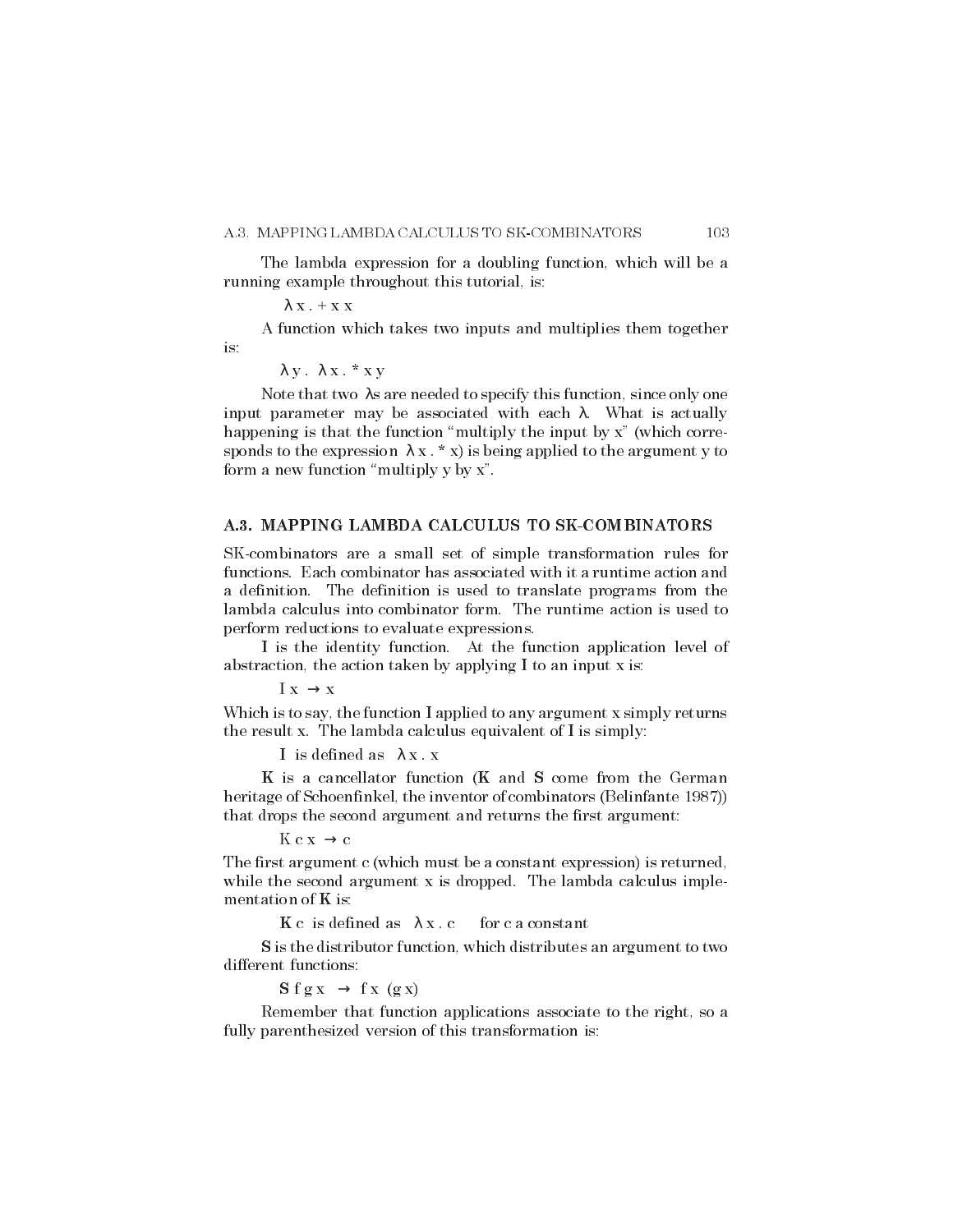104 Chapter A. A Tutorial on Combinator Graph Reduction

 $(( (S f) g) x) \rightarrow ((f x) (g x))$ 

The action of the S combinator is to distribute the argument x to two functions f and g, then apply  $f(x)$  to  $g(x)$ . The lambda expression for S is:

> S ( $\lambda$ x .a) ( $\lambda$ x .b) is defined as  $\lambda$ x .a b where a and b are lambda expressions.

Amazingly, S, K, and I are sufficient to represent any computable function! An implication of this is that variables are unnecessary for programming, since converting programs to combinator form eliminates all references to variables. As a further simplification, even I is not needed, since it is equivalent to the sequence  $S K K$ , hence the term SK-combinator instead of SKI-combinator. In practice, however, I is so useful that it is always included as a basic combinator.

In order to convert a lambda expression to sequence of SK-combinators, we repeatedly apply the lambda definitions of the combinators "in reverse", picking the innermost lambda expressions first. For our example program, we would start with:

 $(\lambda x + x x)$ 

First, let us add more parentheses to emphasize the evaluation order:

 $(\lambda x \cdot ((+ x) x))$ 

In the following sequence, the underlined term represents the next term which will be transformed.

 $(\lambda x \cdot ((+ x) x))$ 

Applying the S rule to the  $\lambda$  expression, the **a** term is  $(+ x)$  and the **b** term is x, resulting in:

 $((S (\lambda x \ (+ x)))(\lambda x \ x))$ 

Now, we can apply the I rule to  $\lambda x$  .x, giving:

 $((S (\lambda x \ (+ x))) I)$ 

Continuing,

 $((S ((S (\lambda x +)) (\lambda x .x))) I)$ 

 $((S ((S (\lambda x +)) I)) I)$ 

Note that the  $\pm$  operator is a constant expression, since functions are no different than data elements in this notation. Therefore, we apply a K reduction to the expression  $(\lambda x +)$ , getting our result.

 $((S (S (K +)) I)) I)$ 

The result is a function which takes one argument. The transformation process has been rather mechanical, so it is not at all obvious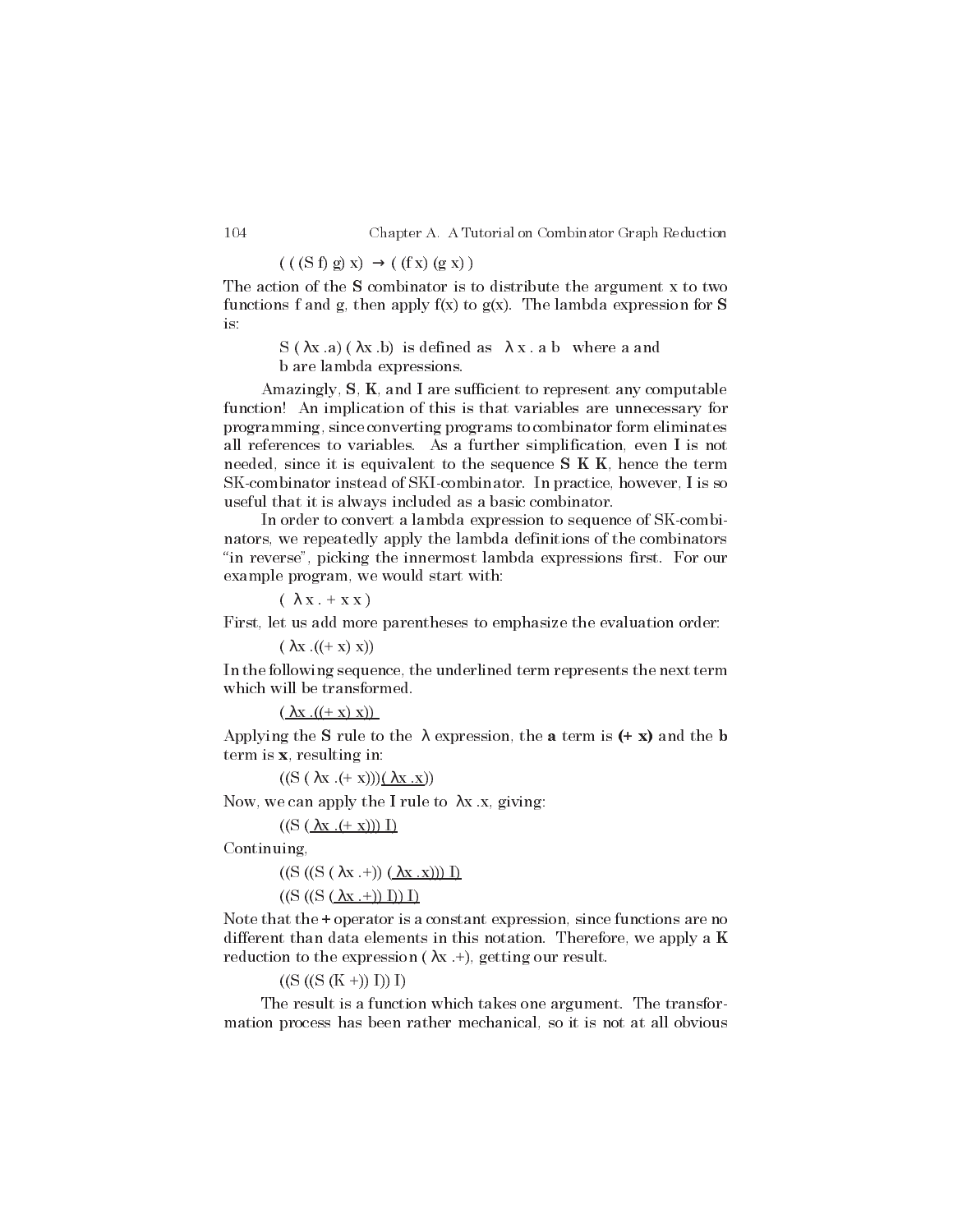that this is the correct answer. To reassure ourselves, let us apply this function to an input, say 123, and use the combinator reduction rules to reduce the expression to a result. Note that we are using the result of a function as the input to the expression. We shall use the same underlining convention to highlight the combinator expression which will be converted using the combinator execution rules. Control is always passed to the leftmost combinator. This passing of control to the leftmost combinator is called normal order reduction, and is an implementation strategy that guarantees lazy evaluation.

#### $((S ((S (K +)) I)) I) 123$

For this reduction, S takes two functions f and g, and applies the rule:  $((S f) g) x \rightarrow (f x) (g x)$ 

In this case, function **f** is  $((S (K +)) I)$  and function **g** is just I, while the argument x is 123.

 $(($  ((S (K +)) I) 123 ) 123

Notice that S has made a copy of the input parameter 123. Next, another S is executed.

> $((\underline{K} + \underline{123}) (\underline{1123}) \underline{123})$  123  $(+$  (1 123)) 123

Note that  $+$  is a strict operator. It forces evaluation of both its arguments before it returns a result. Therefore, the next combinator reduced is the I and not the +.

> $(+ 123) 123$ 246

And, we have our result. No understanding of how the combinators are working has been required: blind adherence to the reduction rules guarantees correct operation, and in fact, guarantees complete laziness when performing normal order reduction. The process of performing the reduction is tedious, but follows very simple rules.

# A.4. MAPPING SK-COMBINATOR EXPRESSIONS ONTO A GRAPH

There is one step left. How does one map the combinators into a data structure for computation? The data structure of choice is a binary tree (with cycles and sharing permitted to accomplish recursion and common subexpression sharing, respective ly). Each node of the tree, shown in Figure A-1, has a left-hand side, which is the function cell, and a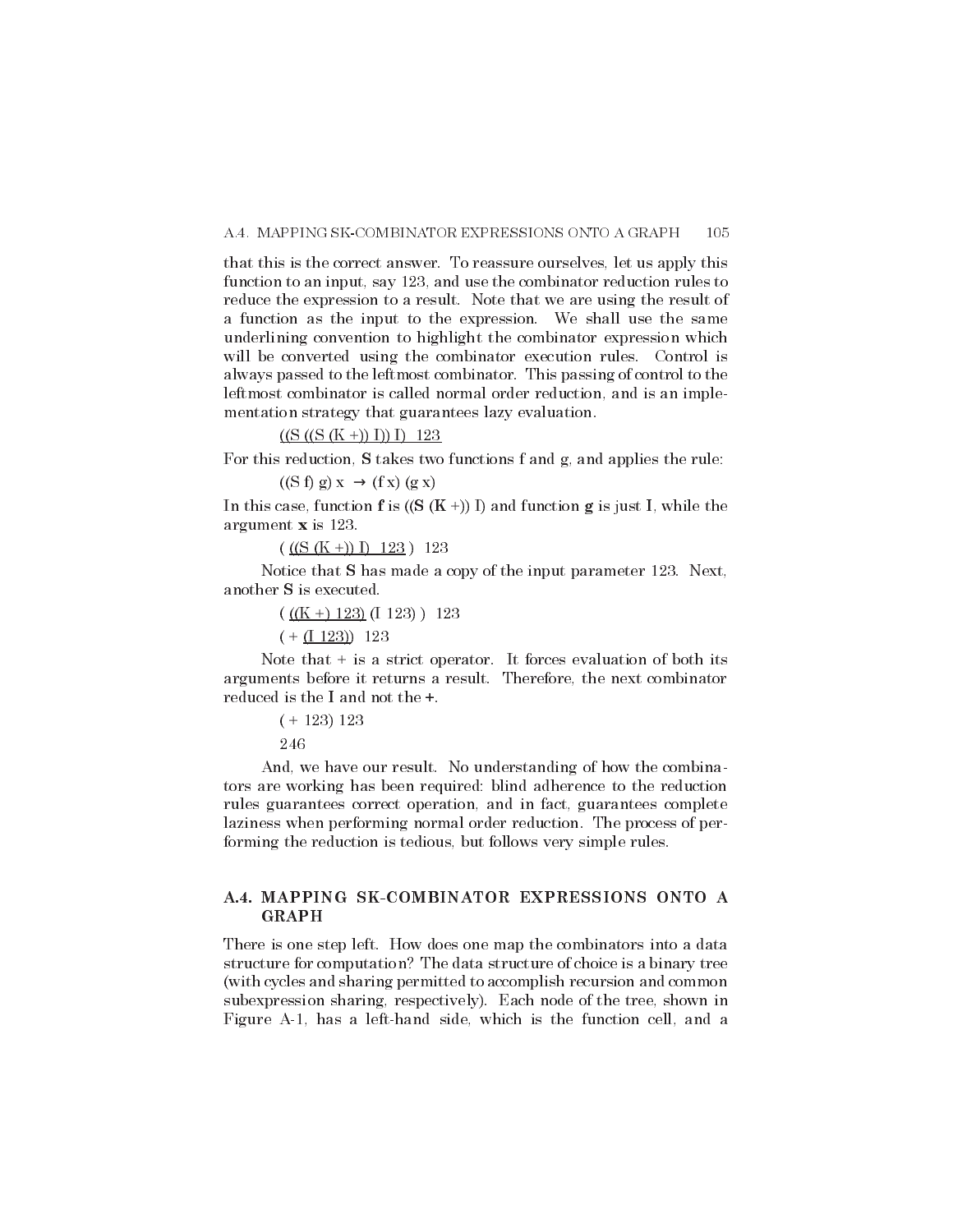| <b>CTION</b><br><b>AENT</b><br><b>ADC</b> |
|-------------------------------------------|
|-------------------------------------------|

Figure A-1. The function and argument structure of a node.



Figure A-2. A function argument pair.

right-hand side, which is the argument cell. The function may be either a combinator or a pointer to a subtree. The argument may be a combinator, a pointer to a subtree, or a constant value. In general, each argument is a subtree, so we shall draw it as shown in Figure A-2, with the understanding that a degenerate subtree case is simply a combinator or constant value.

Since functions are first class citizens, functions and arguments are not distinguishable except by the fact that they are pointed to by a left-hand side or right-hand side. In fact, since sharing of subtrees is permitted, the same subtree may be both a function and an argument for different parent nodes simultaneously, as shown in Figure A-3.

The operation of combinators may be translated directly from parenthesized form to a graphical representation. Each pair of parentheses encloses a list of exactly two objects, which form the function and argument halves of a node. Figure A-4 shows a graph which adds the numbers 11 and 22. In this diagram, the plus operation is paired with 11, and the function (+ 11) is paired with 22 as its second operand. Note that a function is at the leftmost leaf of the subtree, and that the  $n$ arguments for the function are in the  $n$  right-hand sides of the current and ancestor nodes. This formatting of a function and its arguments is universal among combinators.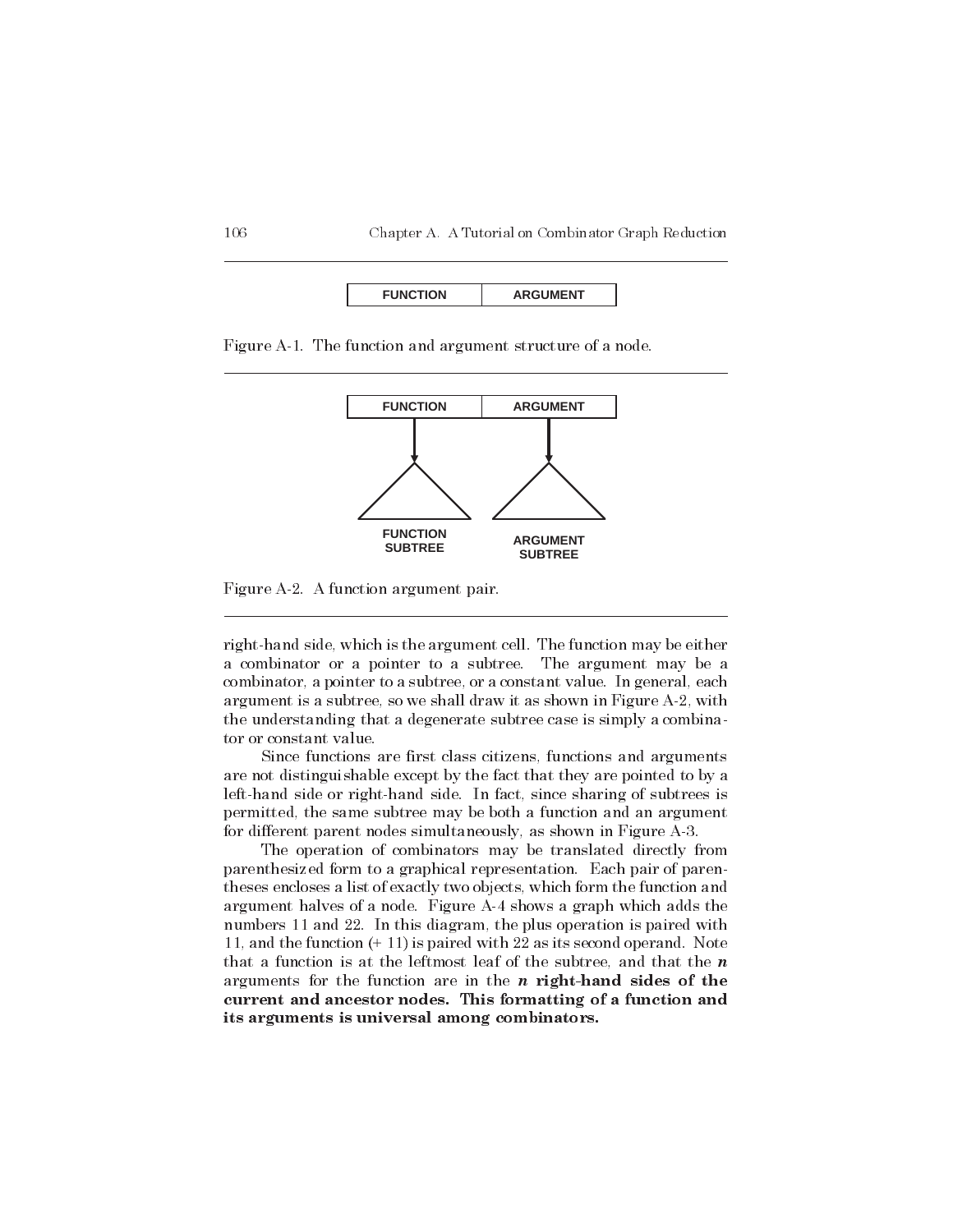

Figure A-3. A shared subtree.



Figure A-4. Graph to add 11 and 22.

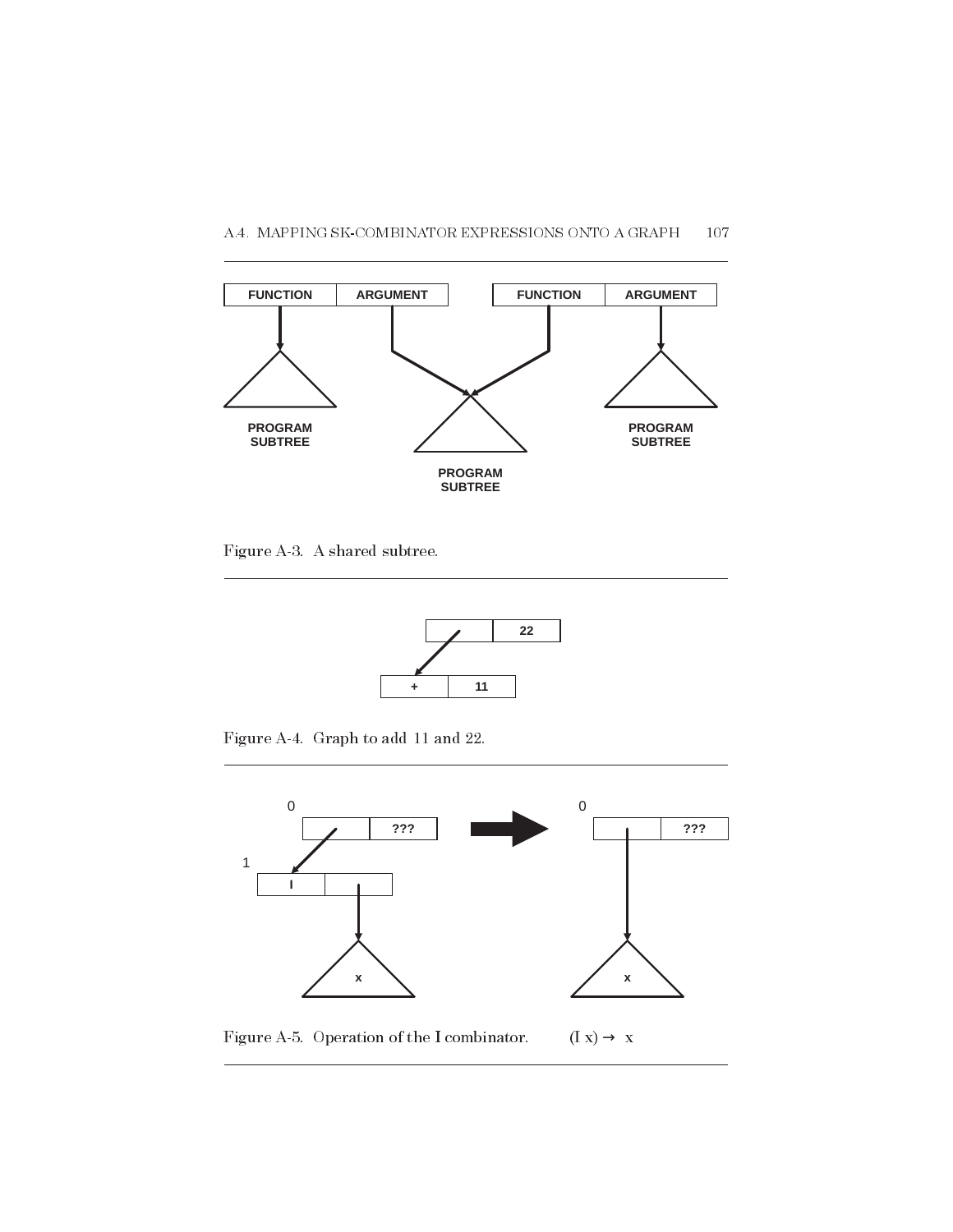

Figure A-6. Operation of the K combinator. ((K c) x)  $\rightarrow$  (I x)

The reduction rules for the combinators  $S, K, I$ , and  $+$  are shown in Figures A.5 through A.8. Figure A-5 shows the reduction rule for I. Since I is the identity function, it simply repoints its parent (node 0) to the subtree X. The right-hand side value of node 0 is unimportant, and does not participate in the reduction.

Figure A-6 shows the reduction rule for the K combinator. K drops the reference to x from node 0 and replaces it with a reference to c. Since a reference to node c only occupies half a node, an I combinator is placed in the function side of node 0 to keep everything operating properly.

Figure A-7 shows the reduction rule for the S combinator. S allocates new nodes 3 and 4 from the heap (the data structure used for dynamically allocating memory elements), then repoints node 0 to these new nodes. This new node allocation has very important implications. At the simplest level, it ensures that if nodes 1 or 2 are shared with other nodes, proper operation will result. At a deeper lever, it is used to build new suspension structures to allow recursion. The actual mechanism of the recursion technique is beyond the scope of this brief tutorial.

Figure A-8 shows how the + combinator is reduced. Since + is strict in both its parameters, subtrees A and B are first reduced to constant values. Then, the sum is computed and placed in node 0 with an indirection node. The result of the A subtree computation is left behind in node 1, so that any node sharing node 1 will not have to reevaluate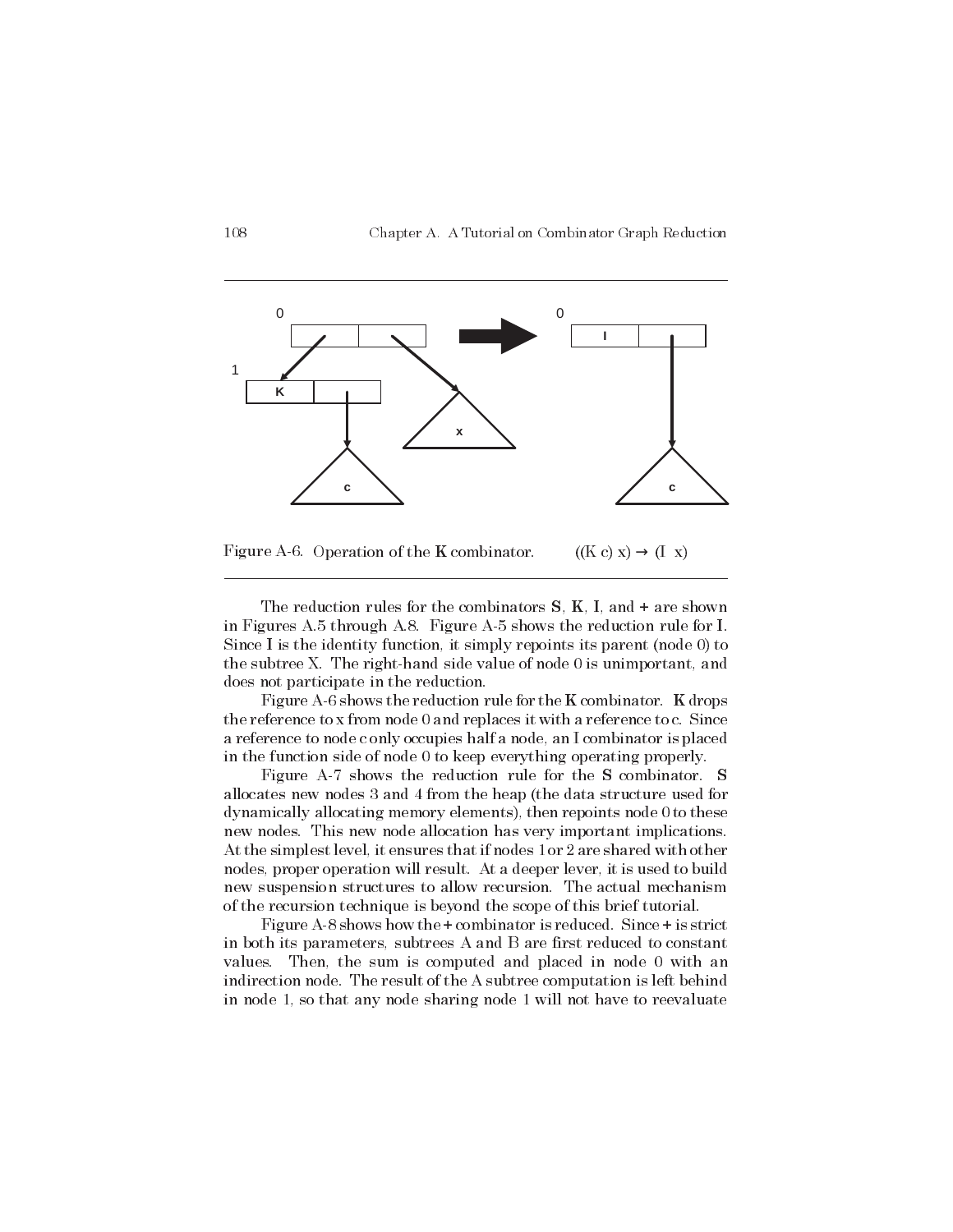

Figure A-7. Operation of the S combinator.  $(((S f) g) x) \rightarrow (f x) (g x)$ 

subtree A. The updating of nodes 0 and 1 provide automatic common subexpression sharing at runtime.

Let us now examine how our example program is translated into a combinator graph. Figure A-9 shows the combinator graph for the doubling function. Since a function must be applied to an argument to yield a result, we shall construct a graph with the argument ((+ 100) 23) as shown in Figure A-10. A subtree that computes the sum will be used instead of just a constant to illustrate how sharing is used to eliminate redundant computations. Observe how a parent node has been added above the double function, representing the application of double to the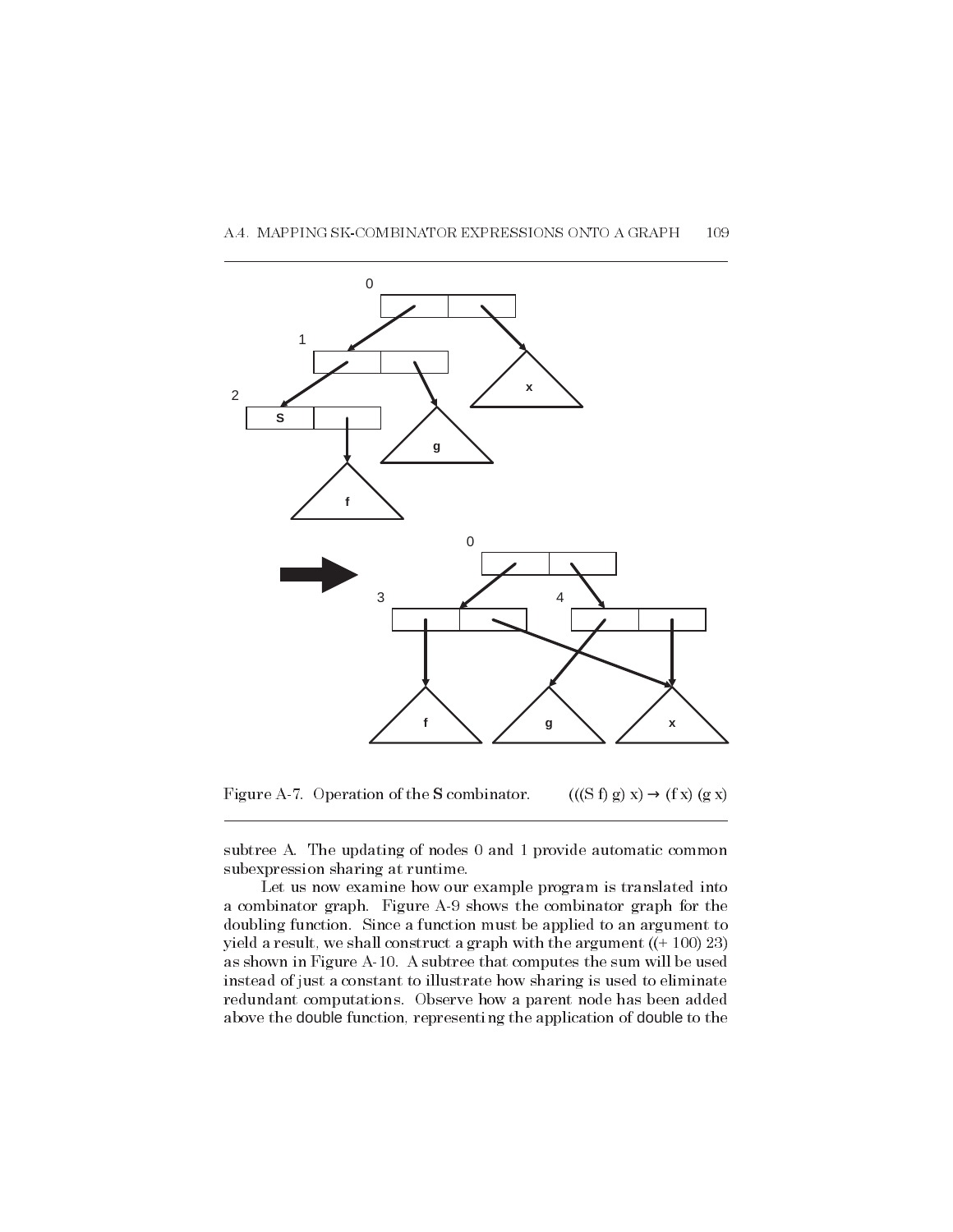

Figure A-8. An addition example. ((+ a) b)  $\rightarrow$  (I sum)



Figure A-9. Doubling function.  $((S ((S (K +)) I)) I)$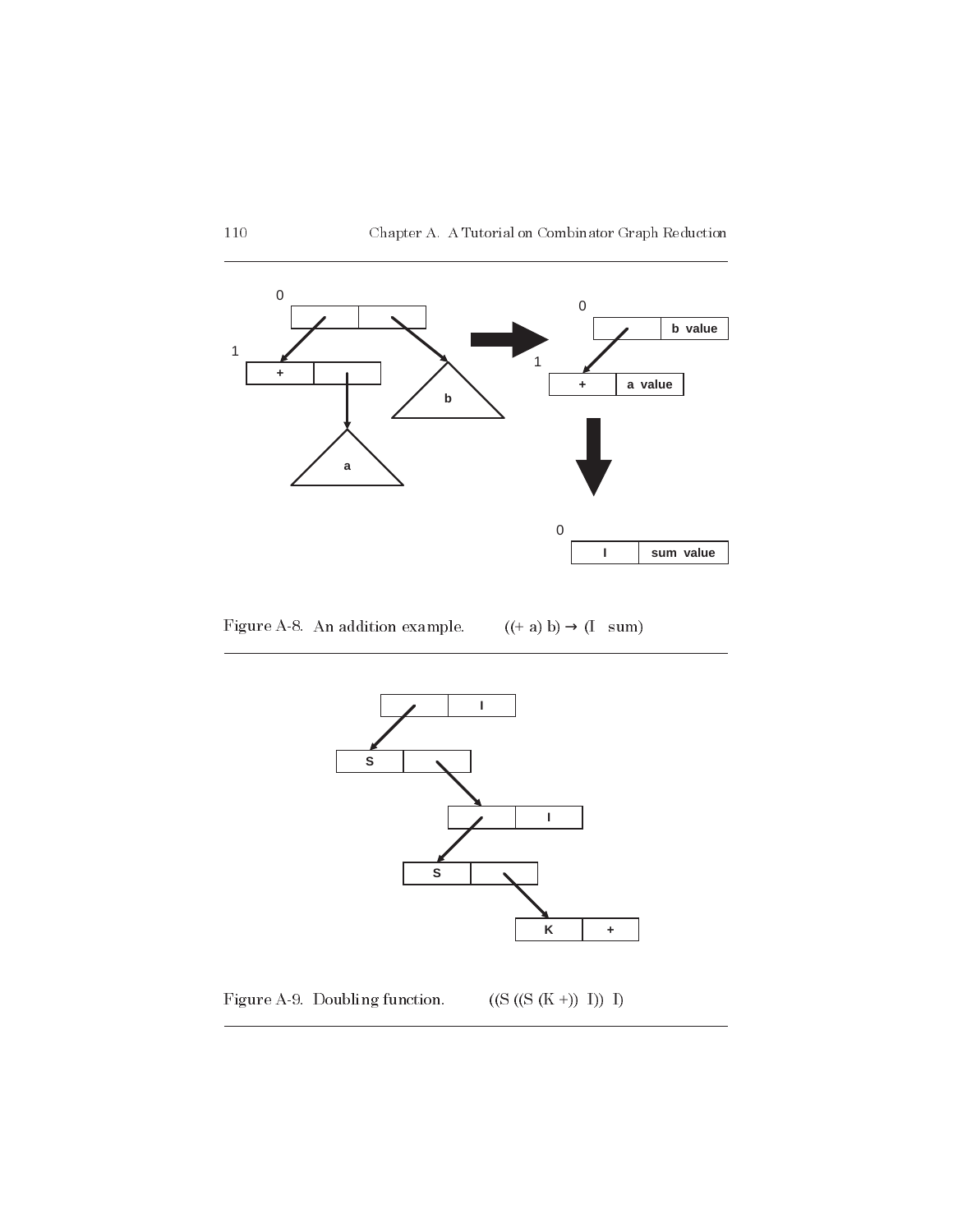

Figure A-10. Doubling function applied to argument. ((+ 100) 23).

5

**S**

4

input parameter ((+ 100) 23). The nodes have been assigned numeric labels so that we may conveniently refer to them.

**K +**

For normal order reduction, the left-hand side pointer of each node is followed until a combinator leaf is reached. For this example, this means that the graph reducer would follow the pointer chain through the left-hand side of nodes 0, 1, and 2. Figure A-11 shows the results of this traversal.

Since we are performing a tree traversal, a stack of nodes visited is kept so that we may retrace our steps. Since the leftmost series of pointers we have followed is called the left spine of the graph, the stack is called the spine stack. In these diagrams, the stack grows downward as the tree is traversed from top to bottom.

Once the S combinator in Figure A-11 is found, an S graph reduction is performed. The S combinator knows which nodes are its parents by the contents of the spine stack. Since the S combinator uses three nodes as its input, the nodes participating in the reduction are nodes 2, 1, and 0 as indicated by the shaded area and the top three elements on the spine stack. Figure A-12 shows the graph after the S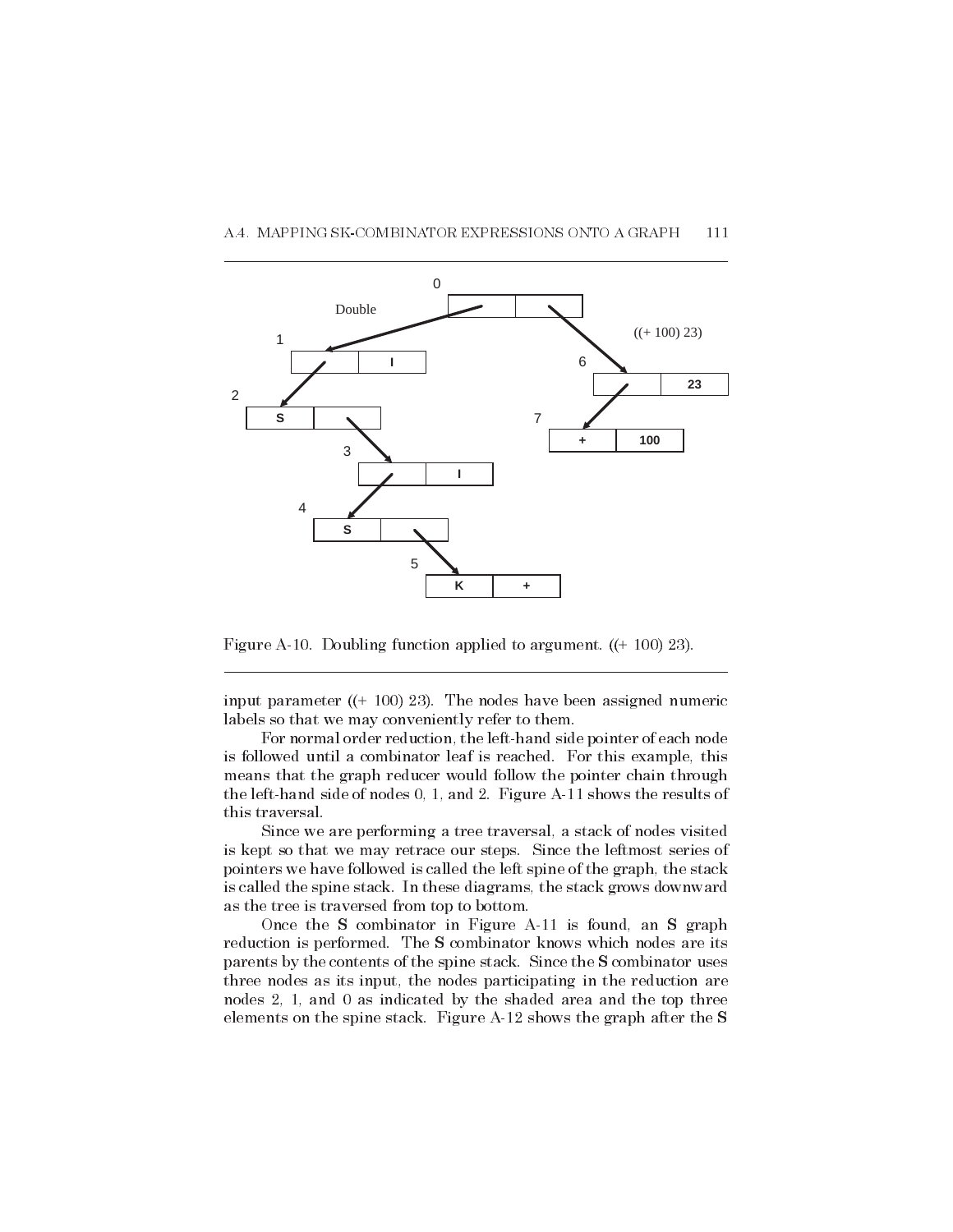

Figure A-11. Reduction step 1.



Figure A-12. Reduction step 2.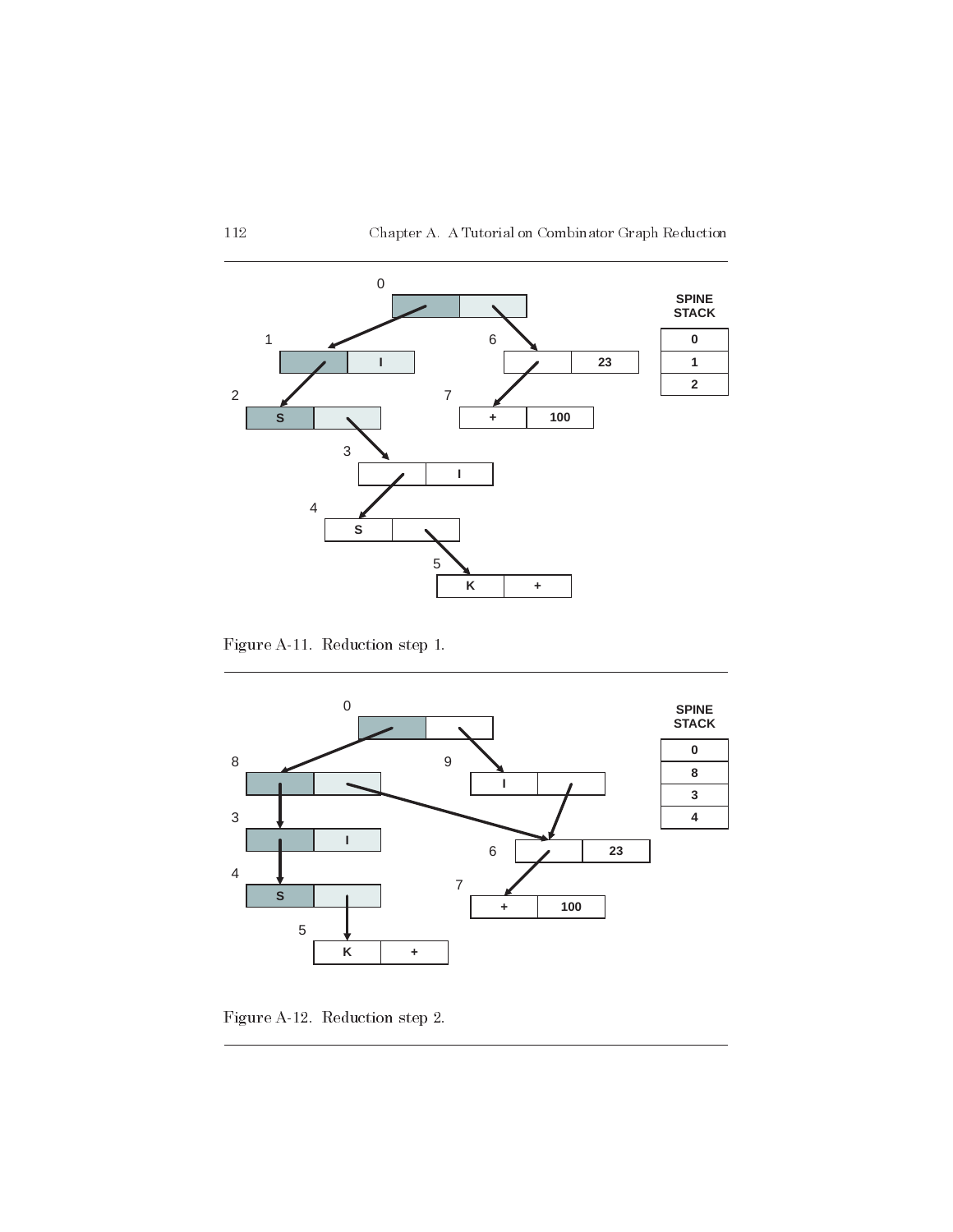

# A.4. MAPPING SK-COMBINATOR EXPRESSIONS ONTO A GRAPH 113

Figure A-13. Reduction step 3.



Figure A-14. Reduction step 4.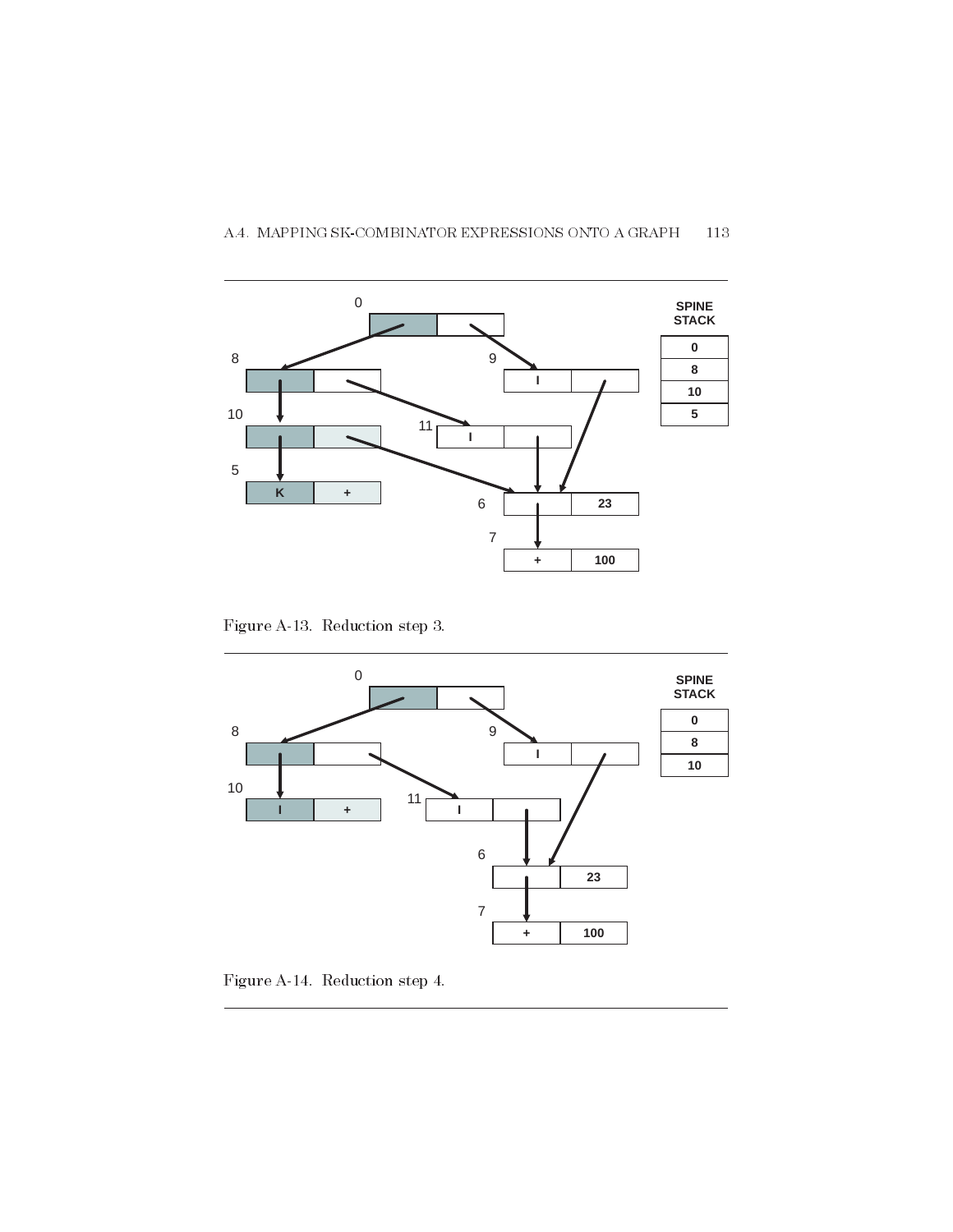

Figure A-15. Reduction step 5.



Figure A-16. Reduction step 6.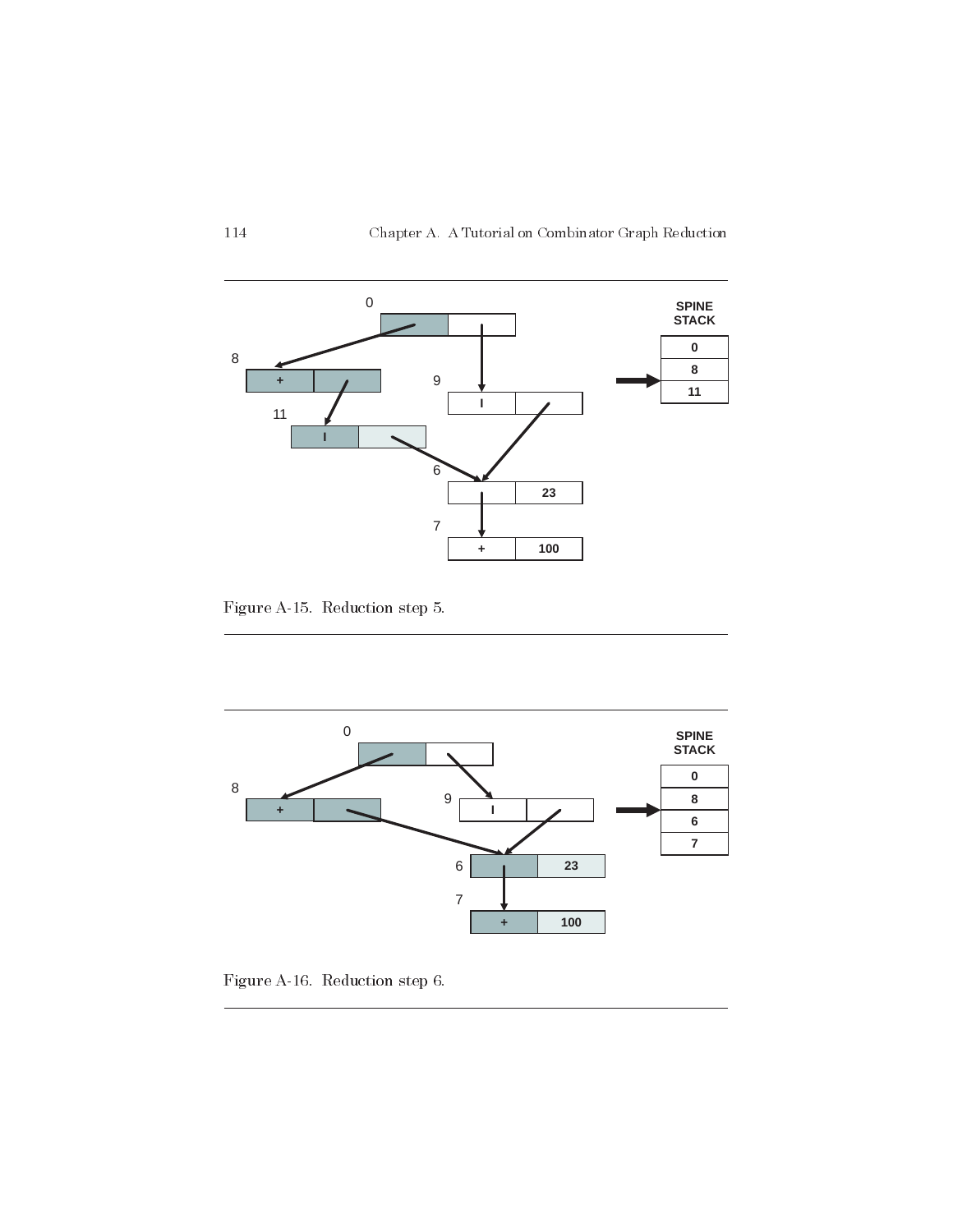

Figure A-17. Reduction step 7.



Figure A-18. Reduction step 8.



Figure A-19. Reduction step 9.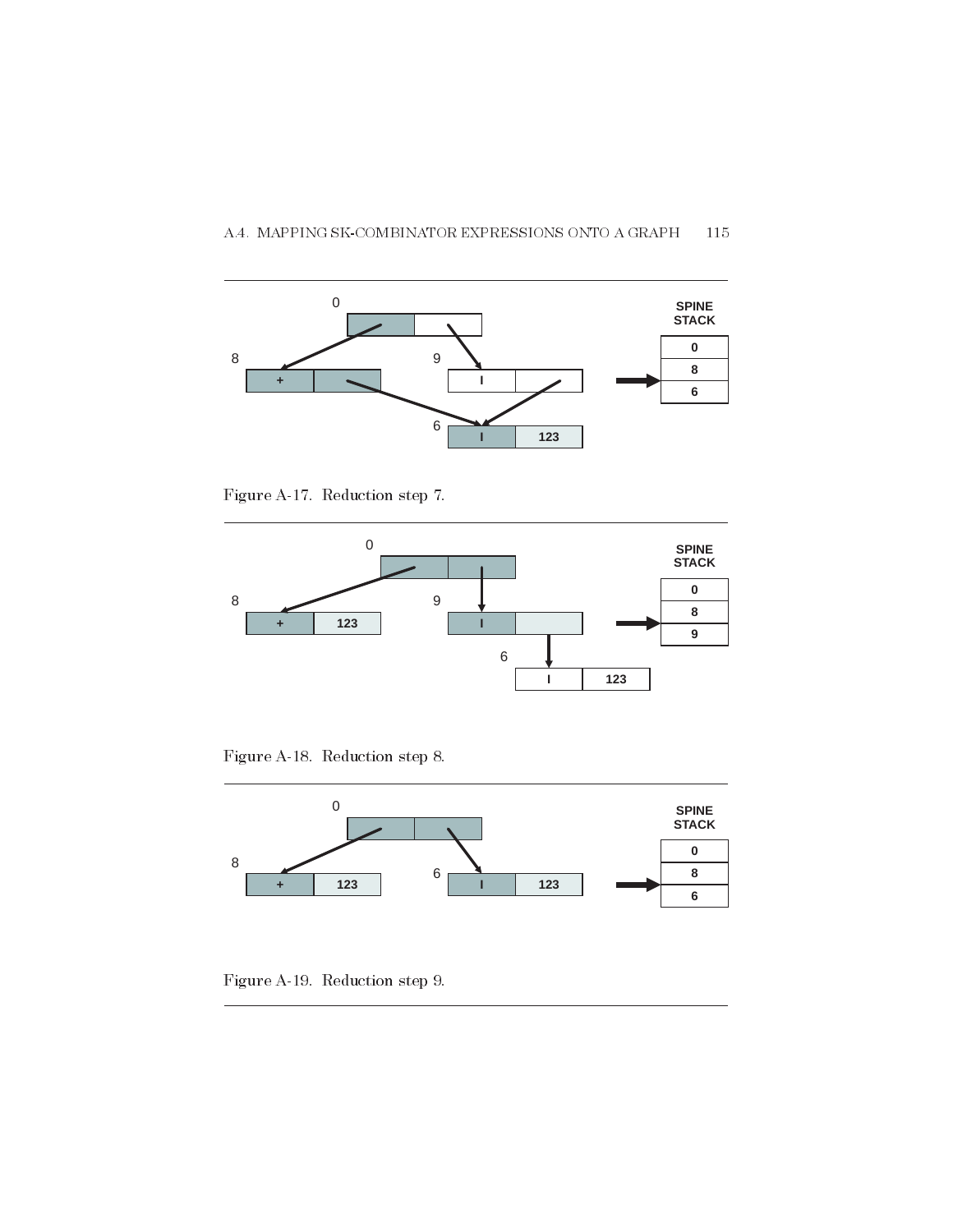

Figure A-20. Reduction step 10.





reduction. Two new nodes, 8 and 9, have been allocated from the heap. Nodes 1 and 2 have been abandoned and become garbage cells in the heap.

After the S combinator from Figure A-11 has been executed to yield the graph shown in Figure A-12, traversal down the left spine continues until the S combinator at node 4 is reached. In this case, nodes 4, 3, and 8 are used as inputs for the S combinator, resulting in the graph shown in Figure A-13.

Execution continues with reduction of the K combinator and nodes 5 and 10 from Figure A-13 to modify node 10 into an I node as shown in Figure A-14. This graph is further reduced to that shown in Figure A-15.

In Figure A-15, we have a slight problem. The combinator to be reduced is +, but that combinator is strict in both arguments (i.e. it requires both arguments to be evaluated before the addition may be performed), and the arguments are subtrees instead of constants. To solve this problem, we temporarily suspend evaluation of the + combinator, and recurse with our evaluation process to evaluate the subtree pointed to by the right-hand side of node 8. The marker in the spine stack shows that we may use the same spine stack for this evaluation, but must remember to return control to the + combinator when the marker is on top of the spine stack. Figures A.15, A.16, A.17, and A.18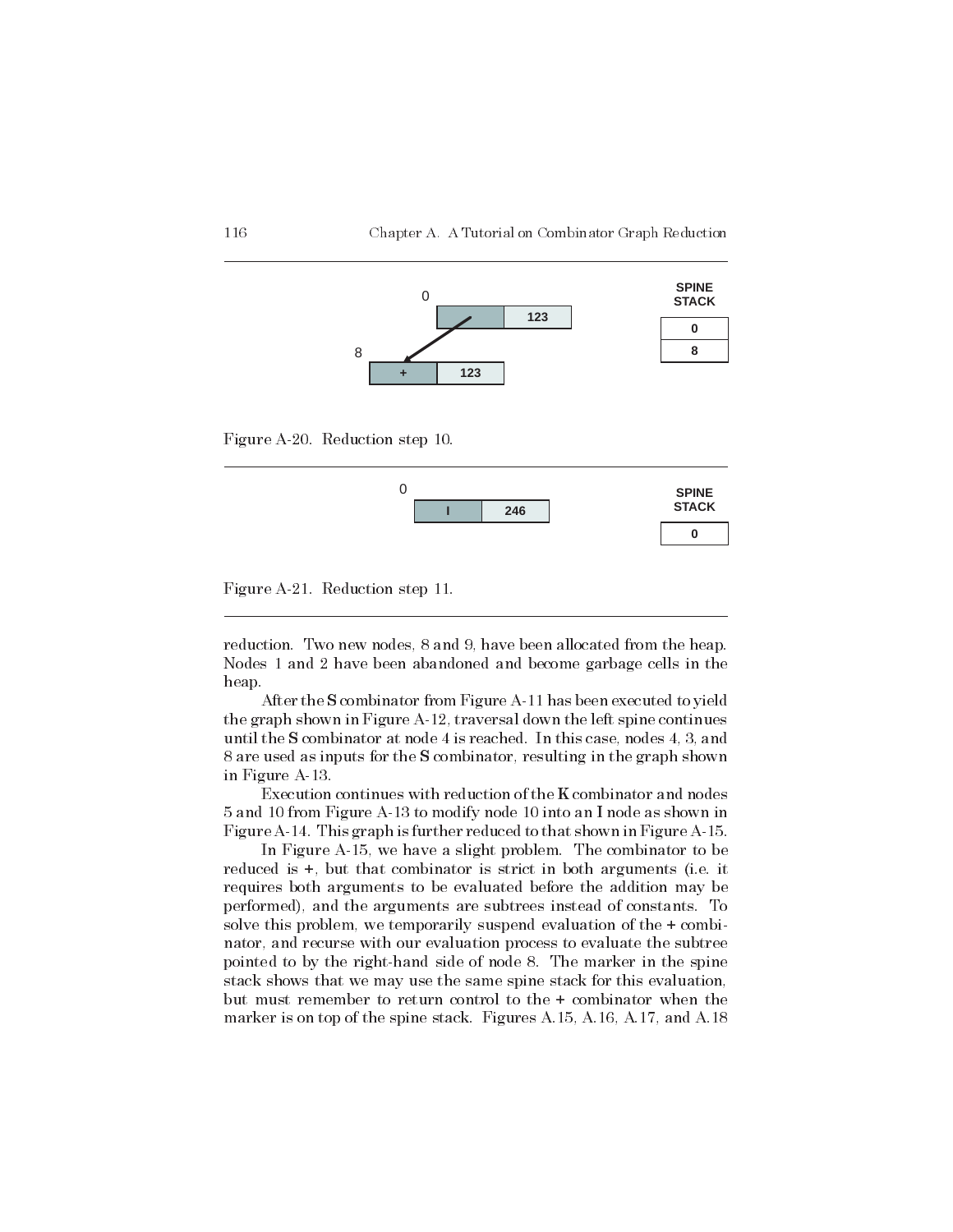show the evaluation of the first argument of the + combinator in node 8. Note that in Figure A-17 the input subexpression ((+ 100) 23) has been reduced to a single value, which is shared by both nodes 8 and nodes 9.

Once the first argument for the addition is evaluated, the process is repeated for the second argument in the right-hand side of node 0, as illustrated by Figures A.18, A.19, and A.20.

Finally, in Figure A-20, the addition is ready to be performed, with the result placed in node 0. When node 0 is evaluated, it produces the correct result of 246 shown in Figure A-21.

# A.5. THE TURNER SET OF COMBINATORS

There are some problems with the SKI set of combinators. While they are sufficient to do any job, they have certain inherent inefficiencies. The most obvious inefficiency is that the S combinator is forced to pass copies of its third argument to both the right and the left, when what is often desired is passing the argument to either the left or right, but not both.

In the graph of Figure A-13, node 5 contained a K node whose purpose was to discard the copy of a pointer to node 6 which was in the right-hand side of node 10. In other words, the creation of node 10 was a waste of effort, since its effects were undone by the reductions in Figures A.14 and A.15. Node 10 was created because node 11 was needed to make a copy of the input for the addition, and S must create two nodes at a time.

| Combinator input | Result            |  |  |
|------------------|-------------------|--|--|
| Iχ               | x                 |  |  |
| Ксх              | $($   c)          |  |  |
| Sfgx             | ((f x) (g x))     |  |  |
| B fgx            | (f (g x))         |  |  |
| $C$ fg x         | ((f x) q)         |  |  |
| $S'$ cfgx        | ((c (f x)) (g x)) |  |  |
| $B^*$ c f g x    | (c(f(g x)))       |  |  |
| $C'$ cfgx        | ((c(f x)) g)      |  |  |
| UfPxy            | ((f x) y)         |  |  |

Table A-1. Non-strict members of the Turner combinator set.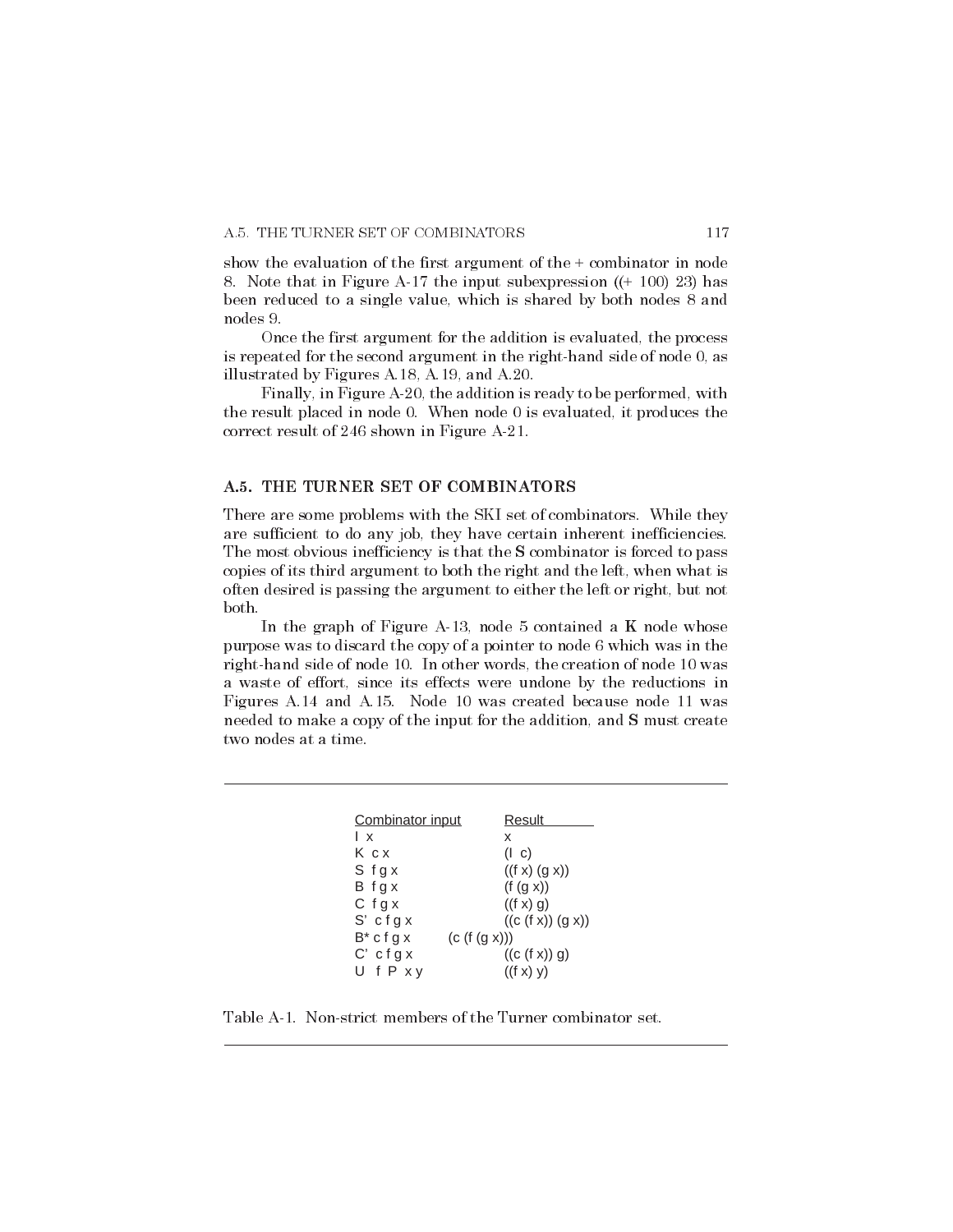The Turner Set contains combinators that pass input parameters to only the left and right sides, and perform other useful graph rewrites of a similar nature. The full Turner Set is shown in Table A-1 (Peyton Jones 1987).

Figure A-22 shows the effects of reducing a subgraph with the B combinator. The results are similar to an S combinator reduction, but the third argument x is passed only to g, not to f. The C combinator, shown in Figure A-23, is a converse operation, which only passes x to f but not g. The addition of the B and C combinators can cut garbage production nearly in half, and eliminate a large number of K and I



Figure A-22. Operation of the **B** combinator. (((B f) g) x)  $\rightarrow$  (f (g x))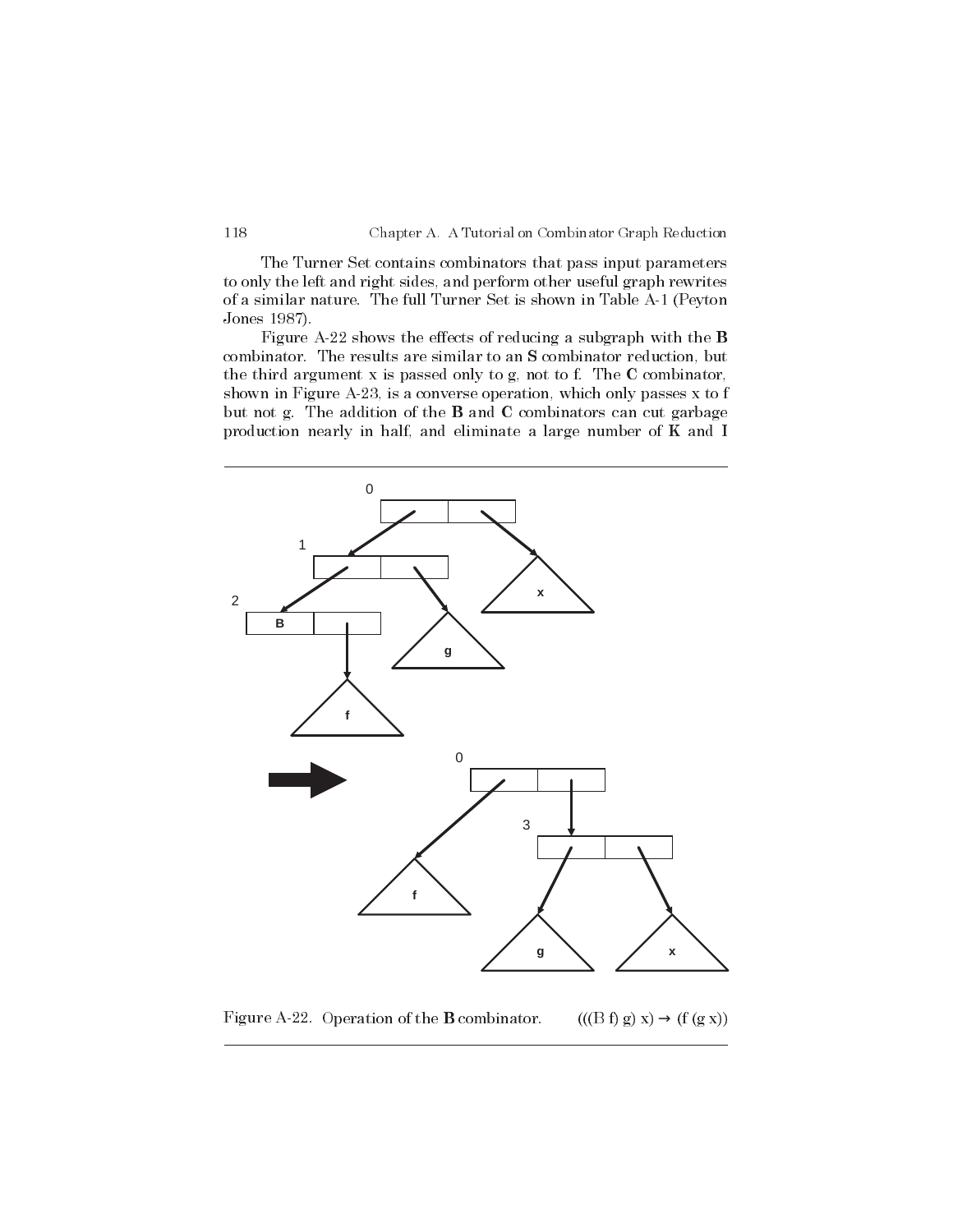

Figure A-23. Operation of the  $\bf C$  combinator.  $\hfill ((C\ f)\ g)\ x) \rightarrow ((f\ x)g\ )$ 

| Starting expression     |               | Optimized         |
|-------------------------|---------------|-------------------|
| 1. $((S (K p))(K q))$   | $\rightarrow$ | (K (p q))         |
| 2. $((S(Kp))I)$         | $\rightarrow$ | p                 |
| 3. $((S (K p))(B q r))$ | $\rightarrow$ | $(((B^* p) q) r)$ |
| 4. $((S(Kp)) q)$        | $\rightarrow$ | ((B p)q)          |
| 5. $((S((B p) q))(K r)$ | $\rightarrow$ | (((C' p)q)r)      |
| 6. $(S (p (K q)))$      | $\rightarrow$ | ((C p) q)         |
| 7. $((S (B p) q)) r)$   | $\rightarrow$ | (((S' p)q)r)      |
|                         |               |                   |

Table A-2. Turner Set optimizations.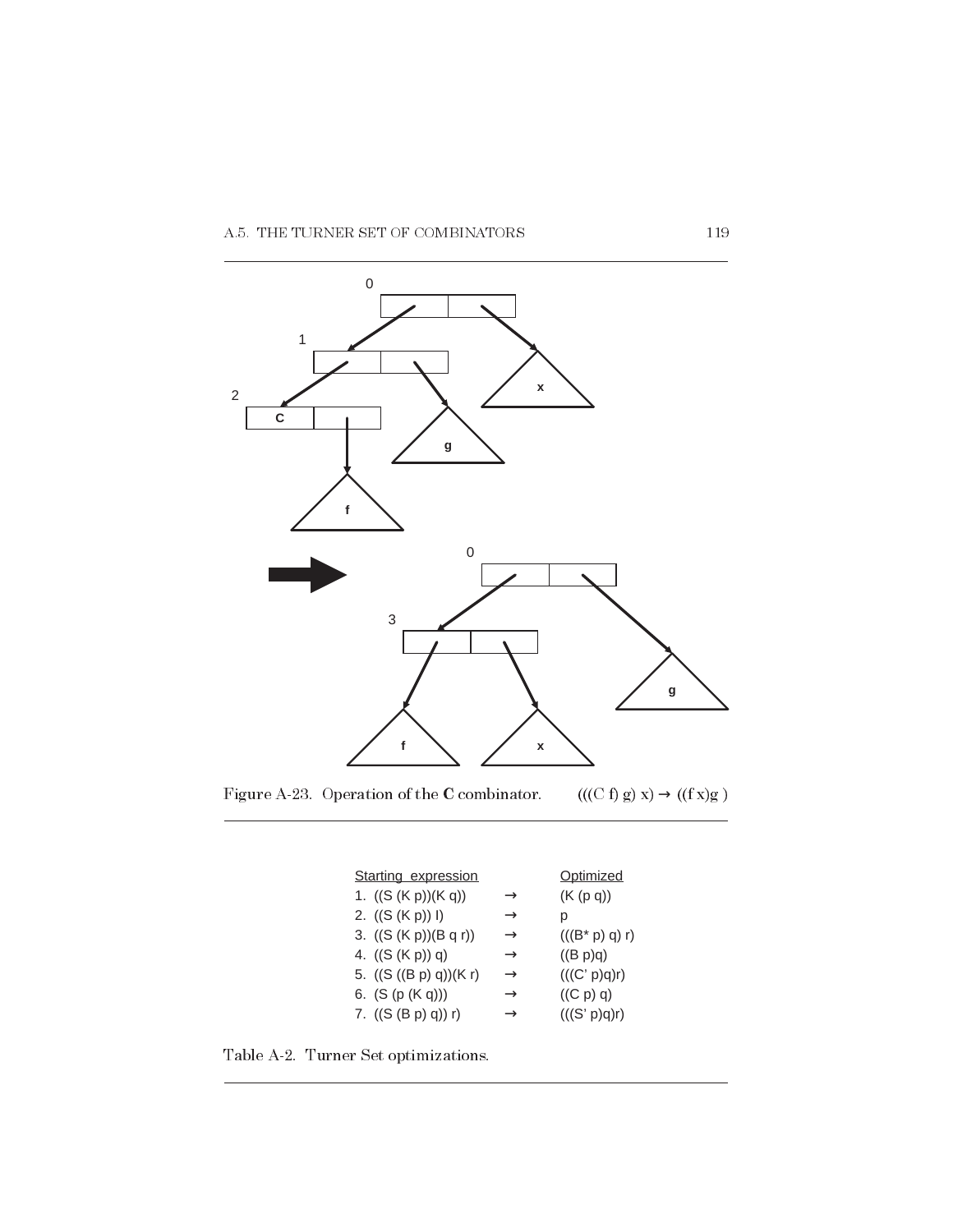reductions that would be needed to dispose of unwanted copies of pointers to parameters.

Using the full Turner Set of combinators can be accomplished by first compiling to SKI combinators, then applying the optimization rules shown in Table A-2 (Peyton Jones 1987). At each step, the smallest numbered optimization rule that can be applied is used to ensure the highest quality code. The first two optimizations do not actually involve the introduction of new combinators, but rather make use of mathematical identities. For our example of the doubling function, these optimizations would result in the modification:

((S ((S (K +)) I) ) I) ((S + ) I)

by applying rule 2, which is certainly a big simplification! In fact, in this case, B and C were not needed at all. However, an inferior quality optimization could be done using rule 4, which would produce:

$$
((S (S (K +)) I) I) I)
$$

$$
((S (B +) I) I)
$$

illustrating the use of B to eliminate the creation of node 10 as discussed earlier.

The astute reader will notice that all these optimizations begin with the **S** combinator, and that a peephole optimizer is well suited to performing the optimizations on-the-fly during code generation. The power of using these extra combinators should not be underestimated. For example, the doubly recursive Fibonacci function can be simplified from:

> $((S ((S ((S (K IF)) ((S (S (K))) I))(K 3)))) (K 1)))$  $((S ( (S (K +)) (S (K CYCLE)) ( (S ( (S (K -)) I)) (K 1))))))$  $((S (K CYCLE)) ((S ((S (K -)) I))(K 2))))$

to:

# $((S ((S 'IF) ((C ) 3)) (K 1))) ((S ' +) ((B CYCLE))$  $((C - 1))((B CYCLE) ((C - 2))))$

by using the full Turner Set. The entity CYCLE is not a combinator, but rather a compiler directive that compiles a pointer to the root of the graph for recursion.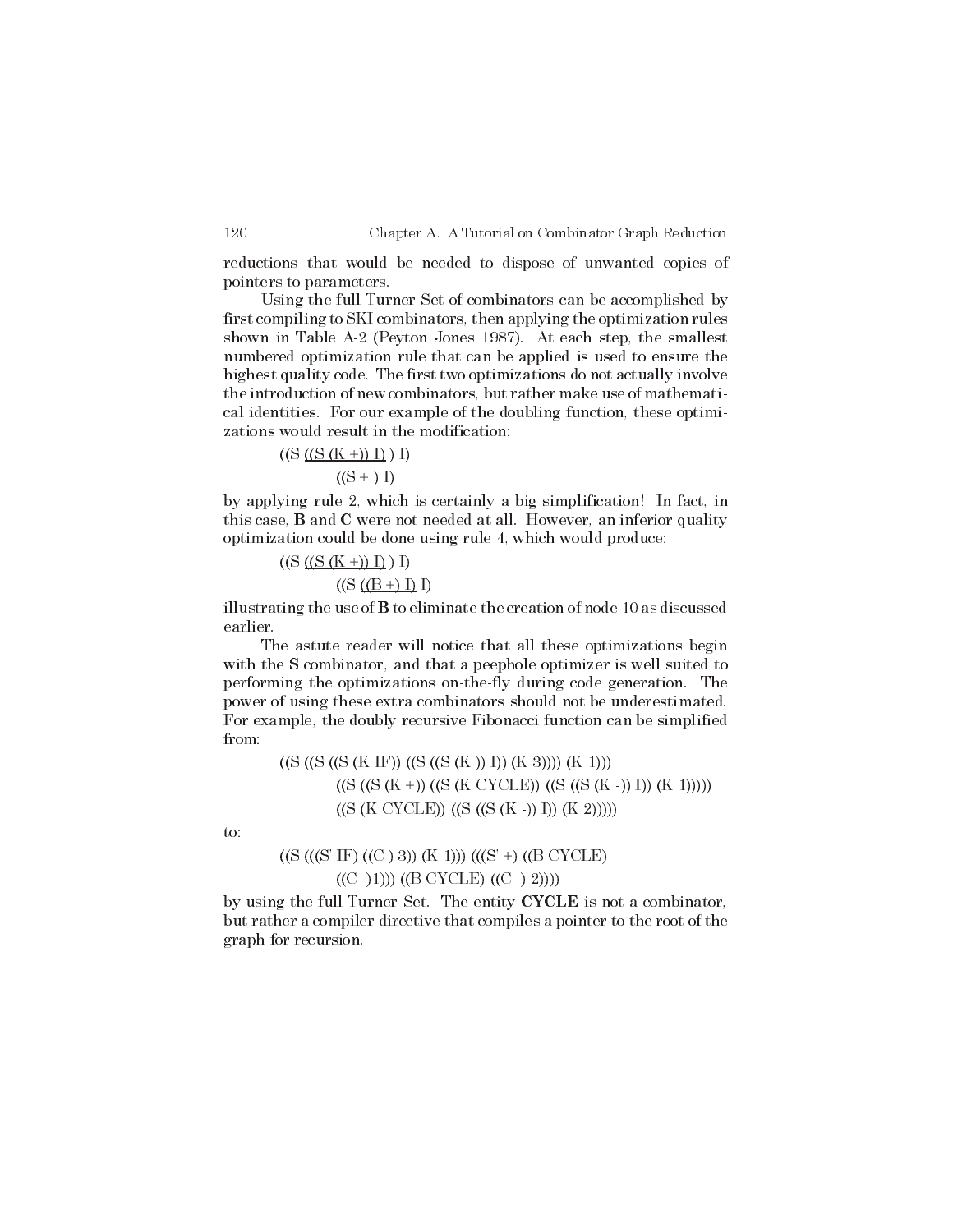#### A.6. SUPERCOMBINATORS

One method for creating large combinators is using supercombinator compilation (Hughes 1982). The idea is that there is unnecessary overhead associated with invoking combinators and allocating heap cells which are immediately discarded. To reduce these overheads, supercombinators can be created by compressing suitable strings of combinators into special-purpose code sequences to rewrite large subgraphs. For example, the optimized expression for doubling a number is:

 $((S + I)$ 

This expression can be made into a combinator itself by creating a new function that takes a single input and produces an output which is doubled. Let us call this new combinator \$DOUBLE. Using \$DOU-BLE, the example of doubling the sum of 100 and 23 can be written as:

(\$DOUBLE ((+ 100) 23) )

instead of:

 $((S + I)(+ 100) 23))$ 

Since a function that doubles its input is quite likely to be faster than a sequence generated with  $S$ , I, and  $+$  combinators, the supercombinator version using \$DOUBLE will run faster. In fact, the supercombinator technique can be extended to the point of creating a unique set of supercombinators for each program with only a little SKI glue used to hold the program together. The supercombinators must be created by the compiler for a specific program, since the number of possible supercombinators is unbounded.

The advantages of using supercombinators are clear. Supercombinators can reduce the manipulations of the graph as well as the graph size by providing customized combinator functions. Improvements of a factor of ten in execution speed are believed possible (Wray 1988).

From a hardware construction viewpoint, special-purpose graph reduction systems are often limited to the SKI or Turner Set of combinators because there is limited microcode memory available to support the combinator instruction set. With the TIGRE architecture introduced by this book, this is not a problem, since TIGRE uses a small set of (potentially microcoded) primitive operations described by TIGRE assembly language to synthesize combinators which are defined as routines in program memory. Other abstract machines, notably the G-Machine and TIM discussed in Chapter 2, also synthesize combinators from a small set of primitive functions.